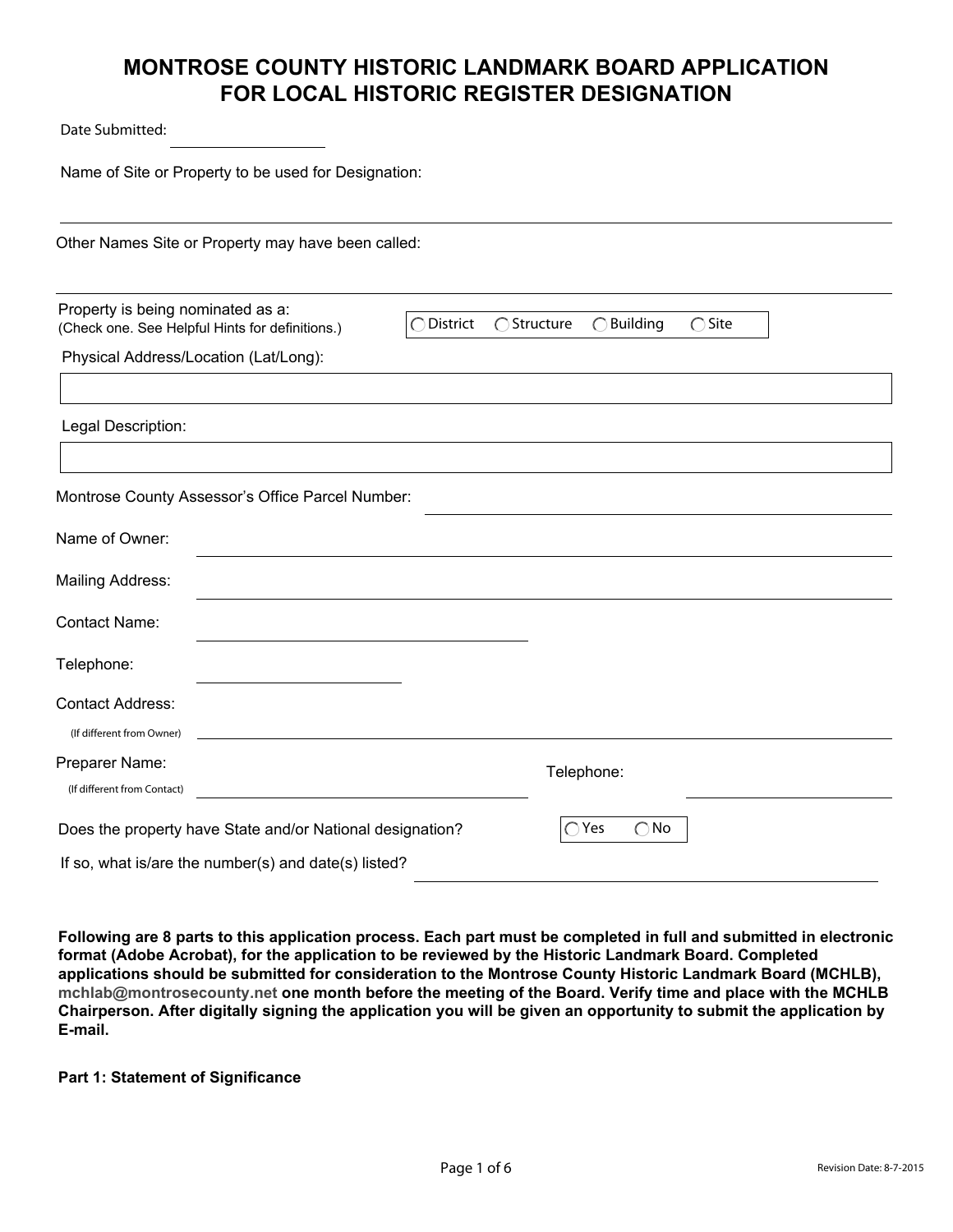Date Submitted:

Name of Site or Property to be used for Designation:

Structures must be at least fifty (50) years old and meet one (1) or more of the criteria for architectural, cultural or geographic/environmental significance. A structure can be exempted from the age standard if the MCHLAB finds it to be exceptionally important in other criteria. Please select the most significantly appropriate criterion or criteria. Note that only one criterion is necessary for designation.

A. The association of the property with events that have made a significant contribution to local, Colorado, or national history;

 $\Box$  B. The connection of the property with person(s) significant in history;

 $\Box$  C. The apparent distinctive characteristics of a type, period, method of construction, or architect/artisan;

D. The geographic importance of the property to local history (that is, properties which have achieved significance for their place in the landscape, adding to a strong sense of place or providing community identity);

 $\Box$  E. The contribution, or the potential for contribution, to understandings of prehistory or history.

Each property will also be evaluated based on physical integrity using the following criteria (mark all that apply);

 $\Box$  retains original design features, materials and/or characteristics, or;

 $\exists$  is in the original location or same historic context, if it has been moved or;

has been accurately reconstructed or restored, in keeping with its major character defining architectural elements and its period of significance.

Note: Where there are conflicting opinions regarding the physical integrity, the MCHLAB shall seek a review by a professional whose expertise lies within the area of disagreement.

The Statement of Significance must explain how your property meets the criterion or criteria you have marked, as well as the other requirements for age and physical integrity. How do the specific facts about your property relate to themes or patterns of historical development that make up the history (or prehistory) of Montrose County? Appropriate footnotes or citations describing resources (including interviews) relied upon are encouraged. If you have discovered additional information about the property that doesn't necessarily apply to the above criteria, please include it in an addendum. Thorough applications will enhance the written history of Montrose County.

Statement of Significance:

### **Part 2: Architectural Description**

Submit a thorough physical description of the structure (include details such as; architectural styles or character defining elements). If more than one building is included in the property, describe all structures and indicate whether they are contributing (50 years or older) or noncontributing (less than 50 years old or with significant alterations that might have affected the historic integrity of the structure).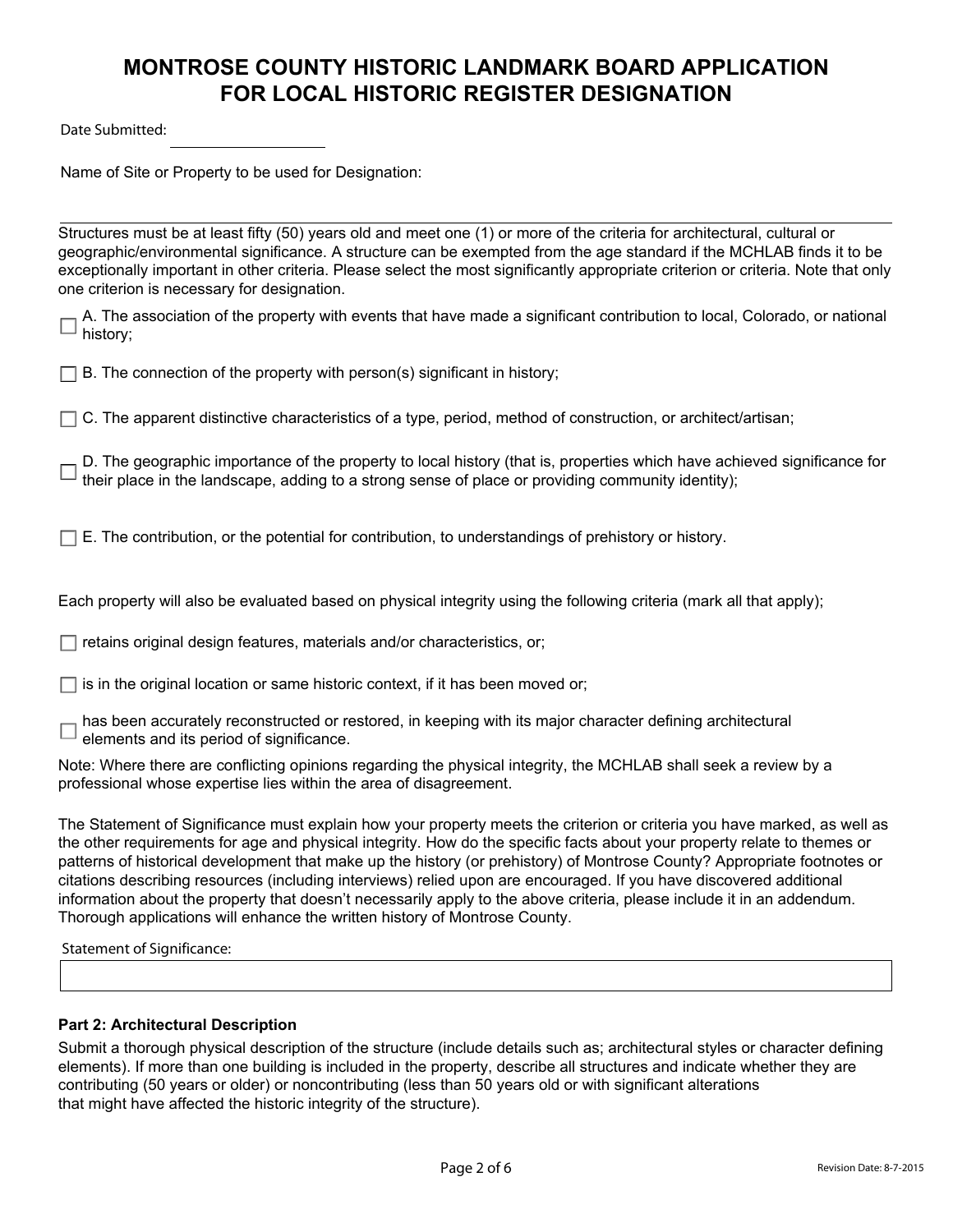Date Submitted:

Name of Site or Property to be used for Designation:

Architectural Description:

### **Part 3: Summary Paragraph**

In an effort to make the invaluable information contained in the application more readily available to the public, Montrose County is establishing as part of its website a section describing the properties designated on the Montrose County Register of Historic Properties. Please include an encapsulation of the Statement of Significance, the Architectural Description, and any other information that you feel presents the most comprehensive yet succinct depiction of your property.

Summary Paragraph:

### **Part 4: Maps**

Location map: Include a City or County map with a designation to show where the building is located. Site map: if more than one building is being nominated (ranch, camp, church grounds, etc.), include a sitemap with a legend indicating everything being included in the nomination.

Description of Maps included with the application:

### **Part 5: Photographs**

Submit historic photos (if available), in digital format, of each structure being nominated. Submit current photos of each structure(s) from all four elevations (sides). Include a listing of all photos describing the context of the photo submitted.

Description of Photographs included with the application: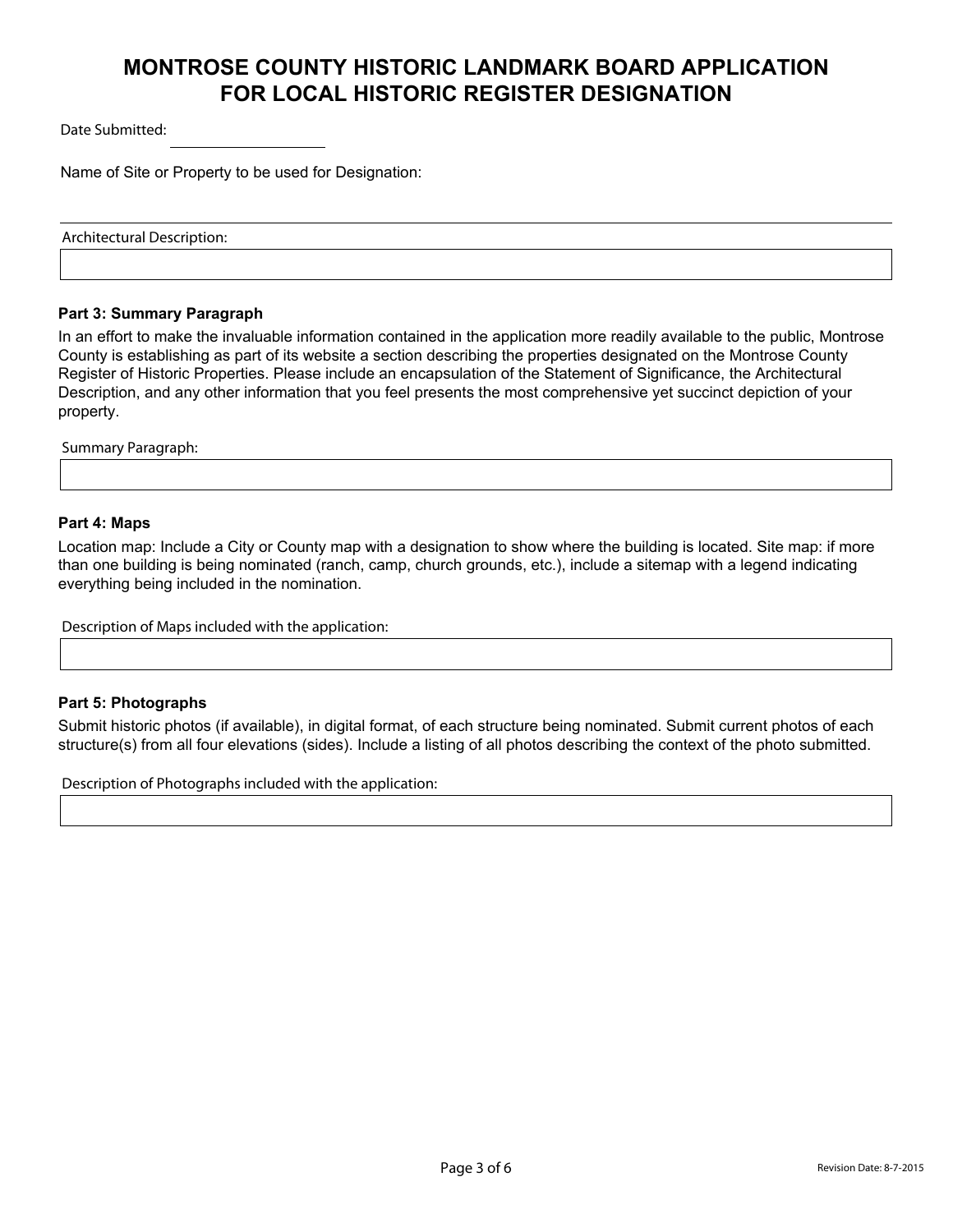Date Submitted:

Name of Site or Property to be used for Designation:

### **Part 6: Statement of Owner Support**

|                                                            | and                 |
|------------------------------------------------------------|---------------------|
| <b>Owner's Name</b>                                        | <b>Owner's Name</b> |
| am/are 100 percent owner(s) or the designated agent of the |                     |
|                                                            |                     |
|                                                            |                     |
|                                                            |                     |
|                                                            |                     |
| Signature                                                  | Signature           |
| Date                                                       | Date                |

### **Part 7: Notification**

After my property has been designated, I agree to notify MCHLB of any intention to alter, demolish, move or remove the designated property. I understand that my property's designation shall be reviewed if the Board receives information of an action which significantly alters the structure or site, such that the historic aspect of the structure or site is changed. If only portions of the landmark are changed, the Board shall consider whether the remaining portion of the landmark retains eligibility.

I have read this Notification clause and understand its content.

| Signature |  |  |
|-----------|--|--|

### **Part 8: Addenda**

Addenda consists of any pertinent additional information, such as copies of newspaper articles, excerpts from books, etc.

Description of Addenda included with the application: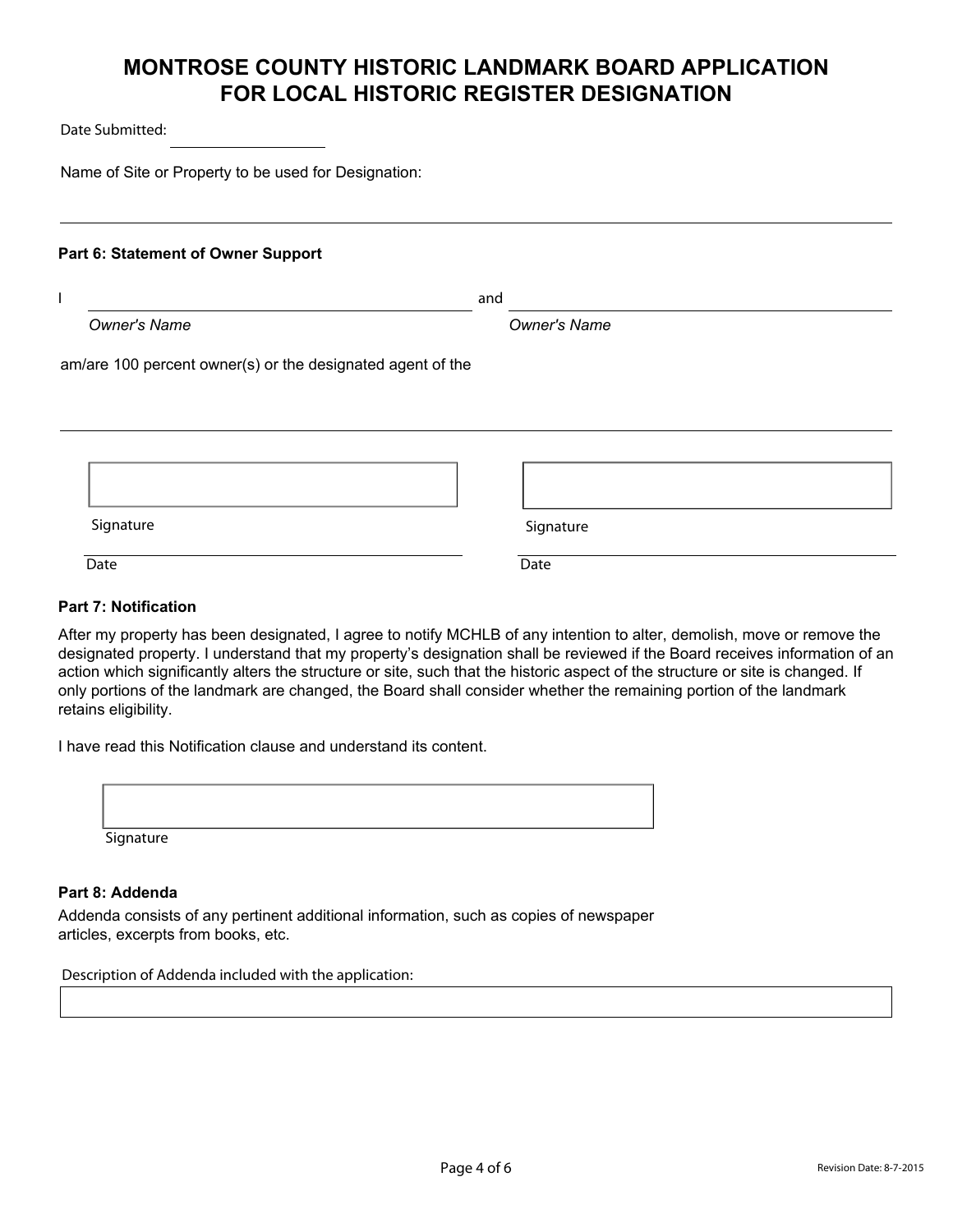Date Submitted:

Name of Site or Property to be used for Designation:

### *All nominations become part of a permanent, written history of Montrose County. Include any pertinent information discovered in the course of the research.*

*Thank you for contributing to the historic record of Montrose County.*

## **Helpful Hints for Preparing the Montrose County Historic Landmark Board Application Form for Local Historic Designation**

**Name of Site or Property:** Describe exactly what you are nominating, for example, the entire property or only a structure on the property. Fill in the name of the property and what it is (building (Vestal House, Townsend House); structure (Hanging Flume, bridge, corral, or anything built that is not a building); district; or site (Shavano Pictograph Site, Petroglyphs of East Paradox).

**Physical Address:** The address of the building, district, site, or structure.

Legal Description: Large properties might require a detailed description. If the property is in the downtown area of a town, it will have a Lot and Block number and an addition. This information may be obtained at the Montrose County Assessor's Office or from your current tax assessment. Only the portion of the property being nominated should be included in the legal description provided in the application. If you need help with this determination please consult an MCHLB Member.

**Name of Owner:** Legal owner or designated agent (person, persons, organization, corporation, etc.) of the property.

**Mailing Address:** Address to which correspondence can be sent.

**Contact Name, Phone, Address:** Person to whom questions about the application may be addressed.

#### **Part 1: Statement of Significance**

Justify the criteria selected. Statements should be concise, factual, and well-organized. Explain how the property meets local criteria. Use facts about the history of the property to make the case for the property's historic significance.

### **Part 2: Architectural Description**

Construction date - Determine the construction date with care. Inclusive dates can be given for buildings built over a period of years (e.g. 1899-1902). If an exact date is unknown, after and before dates can be used (e.g. after 1887 and before 1893). Provide the name of the source, if available, for the construction date (e.g. Assessor's Office or building permit).

Architect and builder/contractor: List the names of the architect and/or builder or contractor of the building, if known. Give source of information or indicate if information is unknown.

External materials, stories, and dimensions: List the major exterior building materials, number of stories, and the overall dimensions of the building.

Associated buildings: Indicate the existence of any outbuildings (e.g. privy, separate garage, or shed).

Physical description: Briefly describe the major stylistic elements of the building. Be sure to mention such features as porches, window styles, ornamentation, chimneys, roof types, and any other distinguishing features.